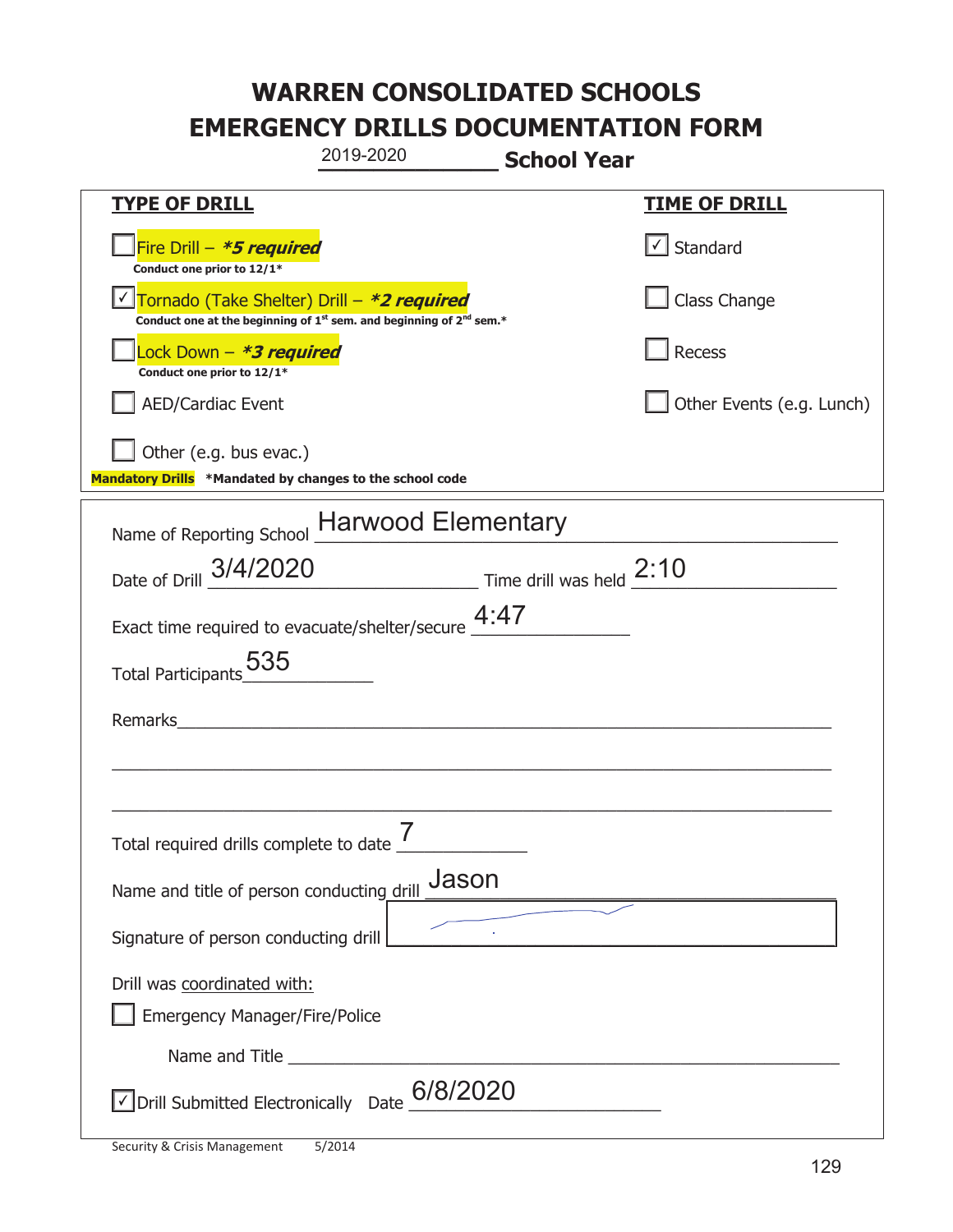|                                                                                                                                           | 2019-2020                                               | <b>School Year</b> |                                   |
|-------------------------------------------------------------------------------------------------------------------------------------------|---------------------------------------------------------|--------------------|-----------------------------------|
| <b>TYPE OF DRILL</b>                                                                                                                      |                                                         |                    | <b>TIME OF DRILL</b>              |
| Fire Drill - *5 required<br>Conduct one prior to 12/1*                                                                                    |                                                         |                    | $\lfloor \angle \rfloor$ Standard |
| Tornado (Take Shelter) Drill – *2 required<br>Conduct one at the beginning of 1 <sup>st</sup> sem. and beginning of 2 <sup>nd</sup> sem.* |                                                         |                    | Class Change                      |
| Lock Down - *3 required<br>Conduct one prior to 12/1*                                                                                     |                                                         |                    | Recess                            |
| <b>AED/Cardiac Event</b>                                                                                                                  |                                                         |                    | Other Events (e.g. Lunch)         |
| Other (e.g. bus evac.)<br>Mandatory Drills *Mandated by changes to the school code                                                        |                                                         |                    |                                   |
| Name of Reporting School Harwood Elementary                                                                                               |                                                         |                    |                                   |
| Date of Drill 1/8/2020                                                                                                                    | $\frac{11:00}{2}$ Time drill was held $\frac{11:00}{2}$ |                    |                                   |
| Exact time required to evacuate/shelter/secure $\frac{4:38}{4}$                                                                           |                                                         |                    |                                   |
| Total Participants 532                                                                                                                    |                                                         |                    |                                   |
| Remarks                                                                                                                                   |                                                         |                    |                                   |
|                                                                                                                                           |                                                         |                    |                                   |
| Total required drills complete to date $\underline{\mathsf{5}}$                                                                           |                                                         |                    |                                   |
| Name and title of person conducting drill                                                                                                 |                                                         | <b>Jason Clark</b> |                                   |
| Signature of person conducting drill                                                                                                      |                                                         |                    |                                   |
| Drill was coordinated with:<br><b>Emergency Manager/Fire/Police</b>                                                                       |                                                         |                    |                                   |
|                                                                                                                                           |                                                         |                    |                                   |
| $\sqrt{\frac{1}{20}}$ Drill Submitted Electronically Date $\frac{6}{8}/2020$                                                              |                                                         |                    |                                   |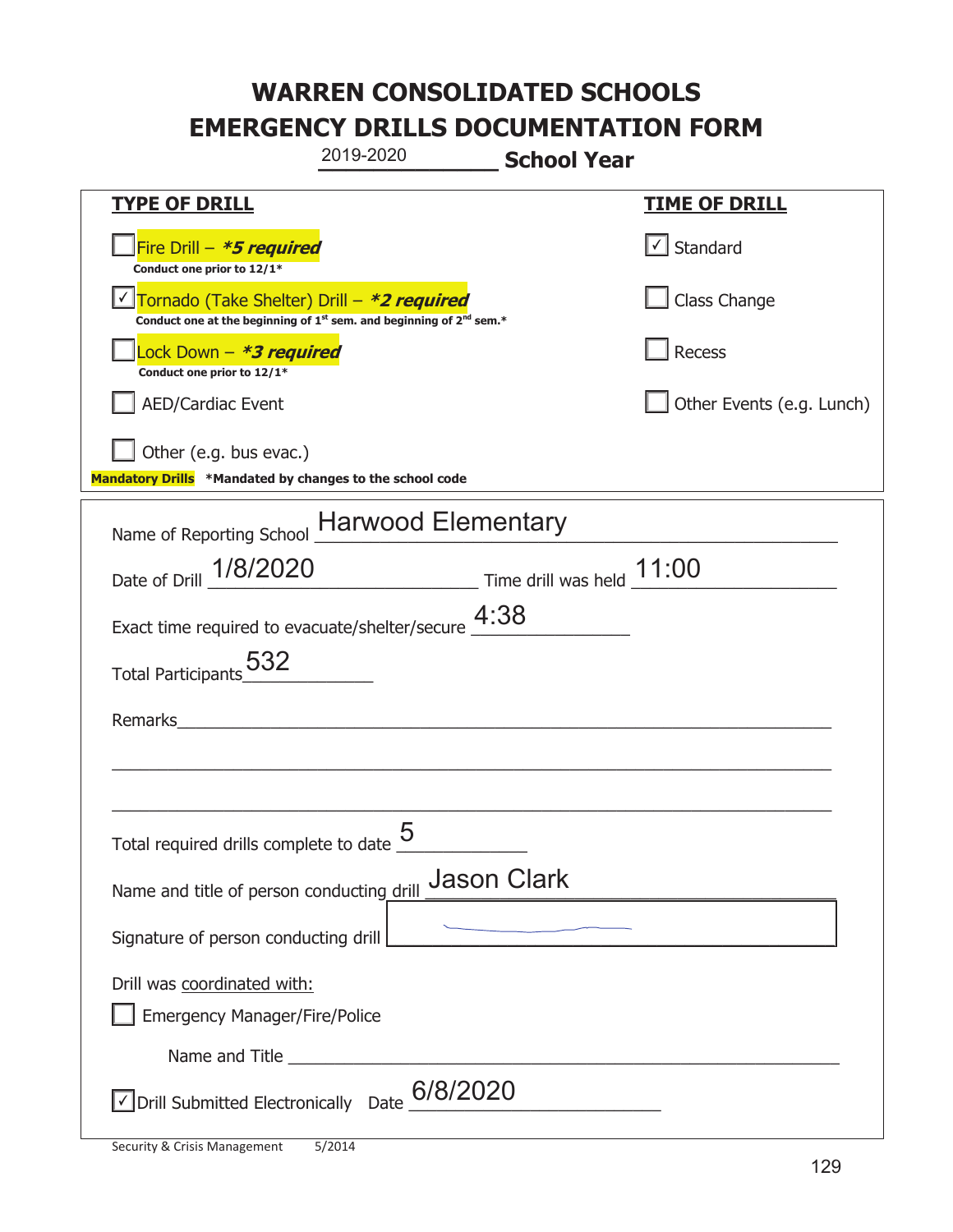|                                                                                                                                           | 2019-2020                                                                                                                                                                                                                            | <b>School Year</b> |                                   |
|-------------------------------------------------------------------------------------------------------------------------------------------|--------------------------------------------------------------------------------------------------------------------------------------------------------------------------------------------------------------------------------------|--------------------|-----------------------------------|
| <u>TYPE OF DRILL</u>                                                                                                                      |                                                                                                                                                                                                                                      |                    | <b>TIME OF DRILL</b>              |
| Fire Drill - *5 required<br>Conduct one prior to 12/1*                                                                                    |                                                                                                                                                                                                                                      |                    | $\lfloor \angle \rfloor$ Standard |
| Tornado (Take Shelter) Drill – *2 required<br>Conduct one at the beginning of 1 <sup>st</sup> sem. and beginning of 2 <sup>nd</sup> sem.* |                                                                                                                                                                                                                                      |                    | Class Change                      |
| Lock Down - <b>*3 required</b><br>Conduct one prior to 12/1*                                                                              |                                                                                                                                                                                                                                      |                    | Recess                            |
| <b>AED/Cardiac Event</b>                                                                                                                  |                                                                                                                                                                                                                                      |                    | Other Events (e.g. Lunch)         |
| Other (e.g. bus evac.)<br>Mandatory Drills *Mandated by changes to the school code                                                        |                                                                                                                                                                                                                                      |                    |                                   |
| Name of Reporting School Harwood                                                                                                          |                                                                                                                                                                                                                                      |                    |                                   |
| Date of Drill 1/14/20                                                                                                                     | $\frac{2:30}{\frac{1}{2}:30}$ Time drill was held $\frac{2:30}{\frac{1}{2}:30}$                                                                                                                                                      |                    |                                   |
| Exact time required to evacuate/shelter/secure $\underline{5}$ mins                                                                       |                                                                                                                                                                                                                                      |                    |                                   |
| 530<br><b>Total Participants</b>                                                                                                          |                                                                                                                                                                                                                                      |                    |                                   |
| Remarks                                                                                                                                   |                                                                                                                                                                                                                                      |                    |                                   |
|                                                                                                                                           |                                                                                                                                                                                                                                      |                    |                                   |
| Total required drills complete to date of                                                                                                 | 6                                                                                                                                                                                                                                    |                    |                                   |
| Name and title of person conducting drill                                                                                                 |                                                                                                                                                                                                                                      | <b>Jason Clark</b> |                                   |
| Signature of person conducting drill                                                                                                      |                                                                                                                                                                                                                                      |                    |                                   |
| Drill was coordinated with:<br><b>Emergency Manager/Fire/Police</b>                                                                       |                                                                                                                                                                                                                                      |                    |                                   |
|                                                                                                                                           | Name and Title <b>contract to the contract of the contract of the contract of the contract of the contract of the contract of the contract of the contract of the contract of the contract of the contract of the contract of th</b> |                    |                                   |
| $\sqrt{\frac{1}{20}}$ Drill Submitted Electronically Date $\frac{6}{8}/2020$                                                              |                                                                                                                                                                                                                                      |                    |                                   |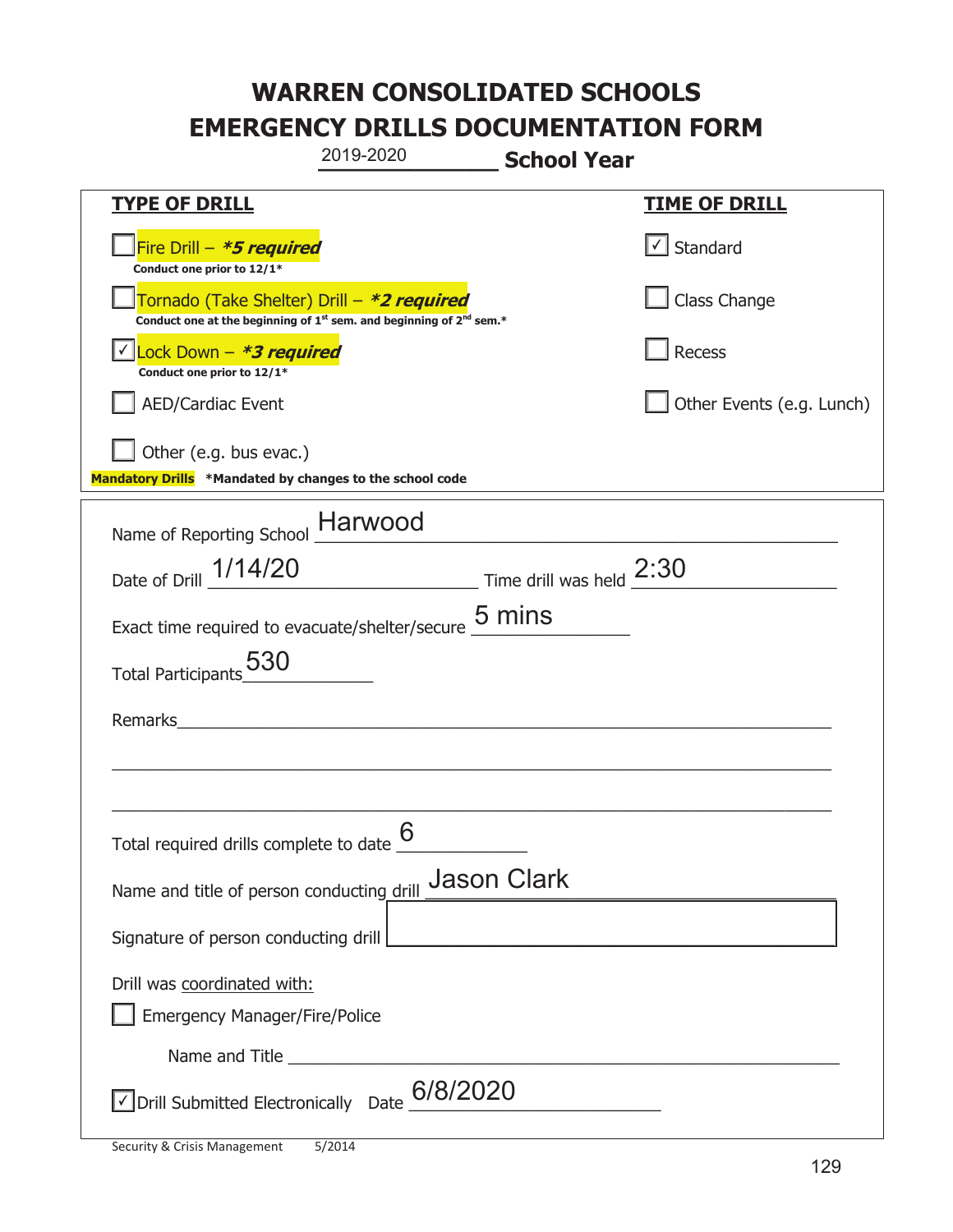|                                                                                    | 2019-2020                                                                                   | <b>School Year</b> |                           |
|------------------------------------------------------------------------------------|---------------------------------------------------------------------------------------------|--------------------|---------------------------|
| <b>TYPE OF DRILL</b>                                                               |                                                                                             |                    | <b>TIME OF DRILL</b>      |
| Fire Drill - *5 required<br>Conduct one prior to 12/1*                             |                                                                                             |                    | $\cup$ Standard           |
| Tornado (Take Shelter) Drill – *2 required                                         | Conduct one at the beginning of 1 <sup>st</sup> sem. and beginning of 2 <sup>nd</sup> sem.* |                    | Class Change              |
| Lock Down - *3 required<br>Conduct one prior to 12/1*                              |                                                                                             |                    | Recess                    |
| <b>AED/Cardiac Event</b>                                                           |                                                                                             |                    | Other Events (e.g. Lunch) |
| Other (e.g. bus evac.)<br>Mandatory Drills *Mandated by changes to the school code |                                                                                             |                    |                           |
| Name of Reporting School Harwood Elementary                                        |                                                                                             |                    |                           |
| Date of Drill 11/7/2019 Time drill was held 9:50                                   |                                                                                             |                    |                           |
| Exact time required to evacuate/shelter/secure $4:20$                              |                                                                                             |                    |                           |
| Total Participants <sub>_0</sub> 530                                               |                                                                                             |                    |                           |
| Remarks                                                                            |                                                                                             |                    |                           |
|                                                                                    |                                                                                             |                    |                           |
|                                                                                    |                                                                                             |                    |                           |
| Total required drills complete to date $\Box$                                      | 4                                                                                           |                    |                           |
| Name and title of person conducting drill                                          |                                                                                             | <b>Jason Clark</b> |                           |
| Signature of person conducting drill                                               |                                                                                             |                    |                           |
| Drill was coordinated with:                                                        |                                                                                             |                    |                           |
| <b>Emergency Manager/Fire/Police</b>                                               |                                                                                             |                    |                           |
|                                                                                    |                                                                                             |                    |                           |
| √ Drill Submitted Electronically Date                                              | 1/6/20                                                                                      |                    |                           |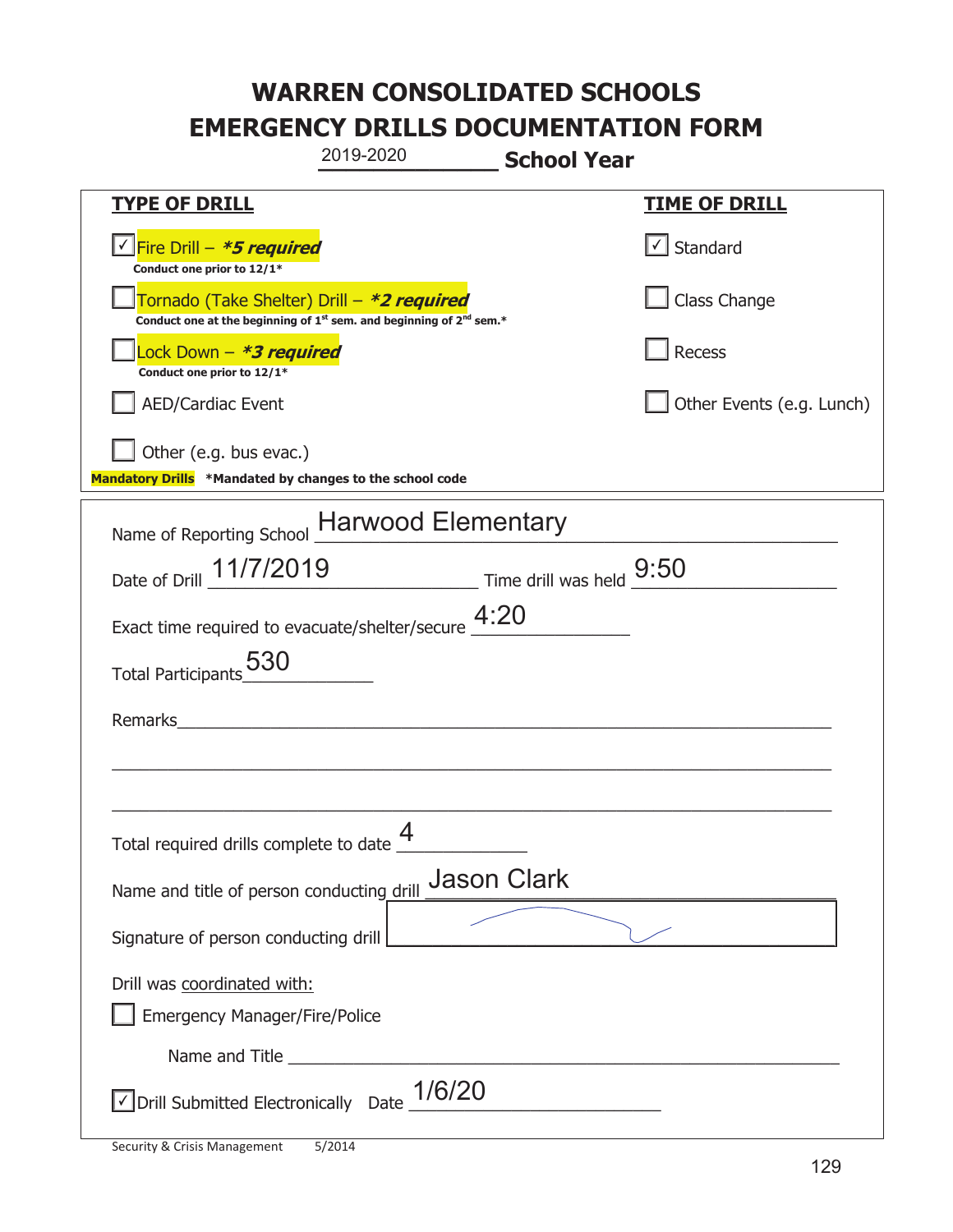|                                                                                    | 2019-2020                                                                                   | <b>School Year</b> |                                   |
|------------------------------------------------------------------------------------|---------------------------------------------------------------------------------------------|--------------------|-----------------------------------|
| <u>TYPE OF DRILL</u>                                                               |                                                                                             |                    | <b>TIME OF DRILL</b>              |
| Fire Drill - *5 required<br>Conduct one prior to 12/1*                             |                                                                                             |                    | $\lfloor \angle \rfloor$ Standard |
| Tornado (Take Shelter) Drill – *2 required                                         | Conduct one at the beginning of 1 <sup>st</sup> sem. and beginning of 2 <sup>nd</sup> sem.* |                    | Class Change                      |
| Lock Down - *3 required<br>Conduct one prior to 12/1*                              |                                                                                             |                    | Recess                            |
| <b>AED/Cardiac Event</b>                                                           |                                                                                             |                    | Other Events (e.g. Lunch)         |
| Other (e.g. bus evac.)<br>Mandatory Drills *Mandated by changes to the school code |                                                                                             |                    |                                   |
| Name of Reporting School Harwood Elemntary                                         |                                                                                             |                    |                                   |
| Date of Drill _ 10/15/19                                                           | $\frac{1:00}{\frac{1}{2}:00}$ Time drill was held $\frac{1:00}{\frac{1}{2}:00}$             |                    |                                   |
| Exact time required to evacuate/shelter/secure $4:27$                              |                                                                                             |                    |                                   |
| 530<br><b>Total Participants</b>                                                   |                                                                                             |                    |                                   |
| Remarks                                                                            |                                                                                             |                    |                                   |
|                                                                                    |                                                                                             |                    |                                   |
| Total required drills complete to date $\leq$                                      | $\mathcal{P}$                                                                               |                    |                                   |
| Name and title of person conducting drill                                          |                                                                                             | <b>Jason Clark</b> |                                   |
| Signature of person conducting drill                                               |                                                                                             |                    |                                   |
| Drill was coordinated with:<br><b>Emergency Manager/Fire/Police</b>                |                                                                                             |                    |                                   |
|                                                                                    |                                                                                             |                    |                                   |
| √ Drill Submitted Electronically Date                                              | 1/6/2020                                                                                    |                    |                                   |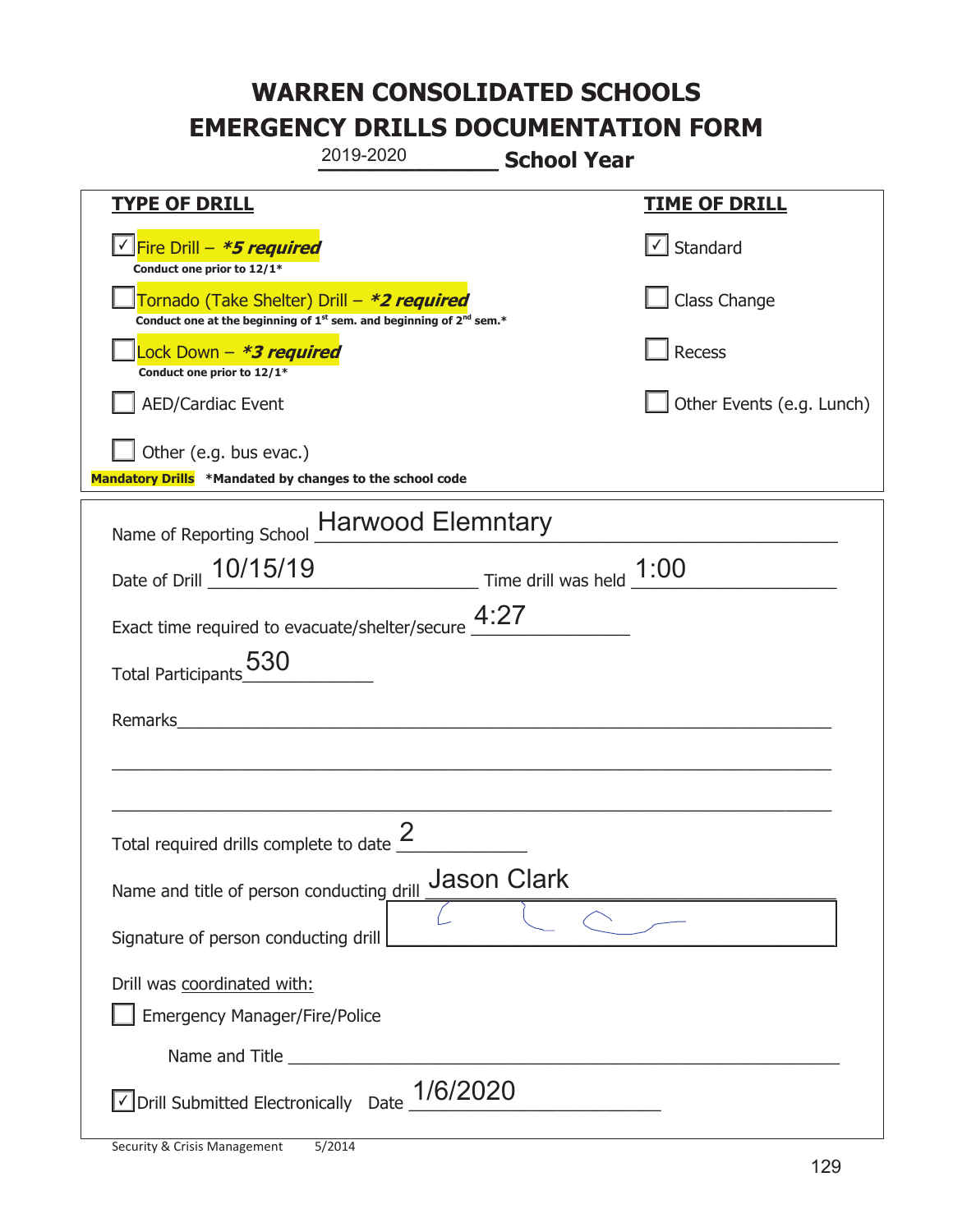|                                                                                                                       | 2019-2020 | <b>School Year</b>                                                        |                                                                            |
|-----------------------------------------------------------------------------------------------------------------------|-----------|---------------------------------------------------------------------------|----------------------------------------------------------------------------|
| <b>TYPE OF DRILL</b>                                                                                                  |           |                                                                           | <u>TIME OF DRILL</u>                                                       |
| Fire Drill - *5 required<br>Conduct one prior to 12/1*                                                                |           |                                                                           | $\lfloor \angle \rfloor$ Standard                                          |
| Tornado (Take Shelter) Drill – *2 required<br>Conduct one at the beginning of $1st$ sem. and beginning of $2nd$ sem.* |           |                                                                           | Class Change                                                               |
| Lock Down - <b>*3 required</b><br>Conduct one prior to 12/1*                                                          |           |                                                                           | Recess                                                                     |
| <b>AED/Cardiac Event</b>                                                                                              |           |                                                                           | Other Events (e.g. Lunch)                                                  |
| Other (e.g. bus evac.)<br>Mandatory Drills *Mandated by changes to the school code                                    |           |                                                                           |                                                                            |
| Name of Reporting School __ Harwood                                                                                   |           |                                                                           |                                                                            |
| Date of Drill 10/8/19                                                                                                 |           | $\frac{2:30}{\frac{1}{2}}$ Time drill was held $\frac{2:30}{\frac{1}{2}}$ |                                                                            |
| Exact time required to evacuate/shelter/secure $\underline{8:30}$                                                     |           |                                                                           |                                                                            |
| Total Participants 530                                                                                                |           |                                                                           |                                                                            |
| Remarks                                                                                                               |           |                                                                           | Time reflects time to complete the lockdown (Alice drill) in its entirety. |
|                                                                                                                       |           |                                                                           |                                                                            |
|                                                                                                                       |           |                                                                           |                                                                            |
| Total required drills complete to date $\frac{3}{5}$                                                                  |           |                                                                           |                                                                            |
| Name and title of person conducting drill                                                                             |           | <b>Jason Clark</b>                                                        |                                                                            |
| Signature of person conducting drill                                                                                  |           |                                                                           |                                                                            |
| Drill was coordinated with:<br><b>Emergency Manager/Fire/Police</b>                                                   |           |                                                                           |                                                                            |
|                                                                                                                       |           |                                                                           |                                                                            |
| √ Drill Submitted Electronically Date                                                                                 | 1/6/20    |                                                                           |                                                                            |